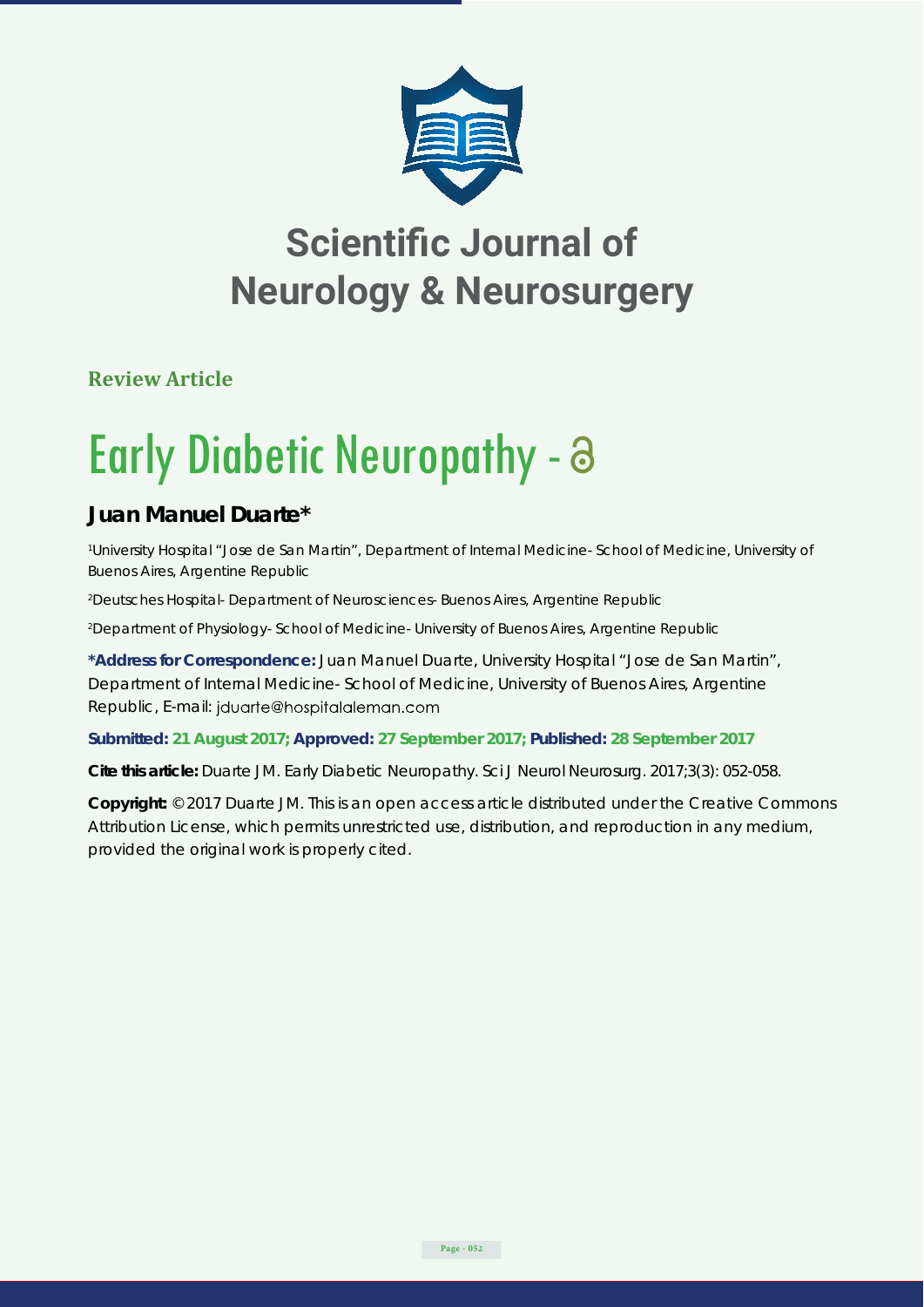Diabetic neuropathy is one of the major complications in patients with type-1 and type-2 Diabetic Mellitus (DM). This disorder is the main contributing factor to the increased risk of foot ulceration an amputation in such patients [1], together with higher mortality rate as well as a huge economic burden. In older adults with type-2 DM, the risk of falling is higher than those without DM, resulting in deleterious consequences such as hospitalization and injury-related death: neuropathy is strongly linked to falling [2].

According to the San Antonio Conference on Diabetic Neuropathy, this is a demonstrable disorder, either clinically evident or subclinical, in the setting of DM, without other causes for peripheral neuropathy [3]. It develops as the result of a long-standing hyperglycaemia, associated with the accumulation of advanced glycation end-products, poliol shunting, lipid abnormalities and microvessel alterations [4].

Diabetic polyneuropathy is the most common and earliest complication of DM and it may occur much earlier in patients with type-1 DM than in patients with type-2 DM. In the former, hyperglycaemia has a main pathophysiological effect, while in the latter, other factors such as obesity, hypertension, high serum LDL concentration and hypertriglyceridemia may contribute to nerve injury [5]. In type-2 DM the impairment of nerve starts early in glycemic dysregulation prior to overt hyperglycaemia. Impaired glucose tolerance appears to be a possible factor for chronic axonal neuropathy, mostly painful, so small fibers might be the first ones to be impaired. Moreover, patients with "near impaired glucose intolerance" might benefit neurologically from intense dietary and physical exercise interventions [6]. Neurofilament m-RNA levels can be found to be higher in pre-diabetic patients´ serum which might indicate axonal damage induced by transient hyperglycaemia. Inhibition of nitric oxide-mediated vasodilation may lead to tissue ischaemia in peripheral nerves, which could cause neuropathy in pre-diabetics [7]. The presence of insulin resistance might play an important role in the development of peripheral neuropathy in the metabolic syndrome due to the attenuation of the neurotrophic effects of insulin, thus resulting in mitochondrial dysfunction [8]. Metabolic syndrome, other than impaired glucose tolerance may represent independent risk factors for peripheral neuropathy: this may be related to the role of dyslipemia in neuropathy development, due to cellular and molecular consequences related to nitric-oxide inhibition, vascular dysregulation and oxidative injury. Therefore, there seems to be a link between obesity, adiposity, insulin resistance and neuropathy pathogenesis[9].

The lifetime incidence of neuropathy is approximately 45% for patients with type-2 DM, and 54% for patients with type-1 DM Neuropathic pain occurs in 7.5 to 24% of all patients [10]. Diabetic polyneuropathies can be classified into generalized (with typical and atypical varieties), and focal or multifocal groups [4]. Fifty percent of patients are asymptomatic [5].

As regards the diagnosis of diabetic peripheral neuropathy, according to the American Academy of Neurology, there is good evidence that symptoms alone have a poor diagnostic accuracy in predicting the presence of neuropathy. Signs are better predictors than symptoms; multiple signs are better predictors than single signs; and simple examinations are as accurate as complex scoring systems [2,11]. The American Diabetes Association recommends that all patients with diabetes should be screened at diagnosis in type-2 DM, and 5 years after diagnosis in type-1 DM, and screening should be repeated annually. Clinical evaluation should include a careful history and assessment of either temperature or pinprick sensation, and vibration sensation using a 128-Hz tuning fork, as well as, annual 10-g monofilament testing to identify feet at risk of ulceration and amputation[12].

The Norfolk QOL-DN was developed and validated to measure the patient's perceptions of the effects of neuropathy: this is a nervespecific questionnaire for evaluating the quality of life in patients with diabetic neuropathy, with a >75% sensitivity, and 71-89%, specificity 90.9% positive predictive value and 85-90% negative predictive value [13].

The Michigan Neuropathy Screening Instrument was created to facilitate the early diagnosis of diabetic neuropathy with high sensitivity and specificity. To confirm the diagnosis, the Michigan Disability Neuropathic Score was designed to play an important role [14].

The Utah Early Neuropathy Scale was designed specifically to detect and quantify early small-fiber sensory neuropathy, and is more sensitive than Michigan Disability Neuropathy Score. This is a simple, rapid and reproducible examination[15].

Diabetic neuropathy should be staged whether it is symmetric or asymmetric. Stage 0 means no neuropathy; Stage 1, asymptomatic neuropathy; Stage 2, symptomatic neuropathy; Stage 3, disabling neuropathy [16]. The diagnosis of asymptomatic or preclinical neuropathy is crucial in order to stop progression to advanced or irreversible stages, and to prevent further complications [10]. Once symptoms appear, there are few effective therapeutic strategies [17]. Signs and symptoms have a low prevalence in early diabetes; by electrophysiology, 15.2% of patients were diagnosed early neuropathy  $[1]$ .

The Semmes-Weinstein Monofilament (SWM) is an inexpensive, reliable and painless device for primary and special care physicians. A positive result is associated with an increased risk of ulceration and lower extremity amputation, with a negative result, such risk is lower. In spite of the lack of standardization for its use, SWM is a practical tool to be used in primary care [18]. However, the use of SWM is not recommended to be used as the sole tool to diagnose neuropathy[19]. Bijli et al designed footboards for screening peripheral neuropathy with a high level of performance ion detecting at-risk feet [20].

Standard nerve conduction studies are the method of choice for In detecting neuropathy, as they are specific, sensitive and validated means of nerve function impairment[21]. Besides the use of standard techniques (motor and sensory conduction studies), some techniques should be included. A sural/radial amplitude ratio less than 0.5, with a normal standard sensory nerve conduction study had 90% sensitivity and specificity in one study [22]. Composite scores should be considered in search of abnormality, as they are more sensitive, reproducible and indicative of the polyneuropathy severity than individual attributes of nerve conduction [23]. Upper limbs should be evaluated as well, as median neuropathy could be used to identify an early manifestation of diabetic neuropathy [24,25]. Sensory nerve excitability testing may be a potential screening tool for the detection of subclinical neuropathy [26]. Motor nerve excitability of the common peroneal nerve was assessed in type-1 adolescents: reduced axonal excitability was demonstrated in diabetic patients, compared to their controls in one study. The authors proposed this compound muscle action potential scan technique might be useful to detect subclinical neuropathy [27].

The San Antonio Conference on Diabetic Neuropathy recommended the inclusion of F-waves in the battery of electrodiagnostic test[3]. Assessment of F-waves is a better measure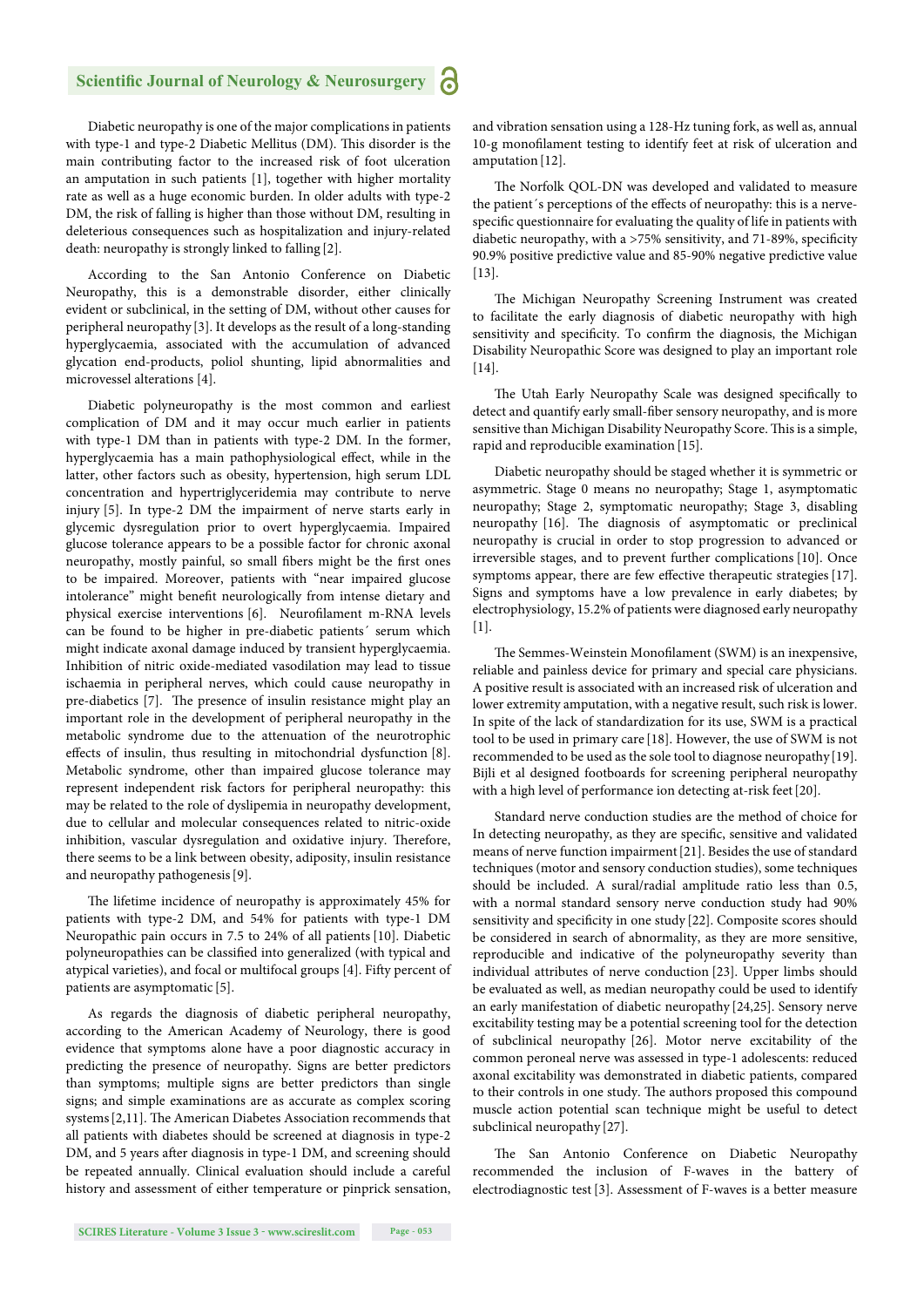for detecting early conduction changes as it studies a diffuse process [22,28-30]. H-reflex studies have been found to have a role in early neuropathy as well [17,31,32]. Long latency responses are simple to determine, as well as it is reproducible and can be performed in any EMG laboratory since there is no need of specialised equipment[31].

Small fibers may be damaged in the early stage of DM leading to an early impairment of pain and temperature sensations. Moreover, it has been demonstrated an early and subclinical selective damage of small nerve fibers both in type-1 and type 2 DM patients [33]. Besides, patients with impaired glucose tolerance more often had neuropathy restricted to small nerve fibers than patients with DM who had more often involvement of both small and large nerve fibers in on study [34]. Small fiber neuropathy is easily missed by standard electrophysiological techniques, so other methods ought to be used to quantify peripheral small fiber dysfunction [35].

Quantitative Sensory Testing (QST) enables an assessment of sensory thresholds related to large and small fiber function. This test should be included in diabetic polyneuropathy evaluation, even in the pre-clinical stage. QST should not be used as the sole criteria for diagnosing neuropathy, but may be a good measure of the longitudinal worsening [36]. However, QST is highly subjective, highly variable and has limited reproducibility [37].

The cutaneous silent period was described by Hoffmann in 1922, and assesses a spinal inhibitory reflex after an electrical stimulus of a sensory nerve. It can be obtained in any EMG device [38], and has been used to study A-delta fibers in peripheral neuropathy [39]. It may be a useful method for the early detection of diabetic small fiber neuropathy [36,40,41].

Sympathetic Skin Responses (SSR) serves in the early diagnosis of autonomic neuropathy [42]. In some studies, abnormalities included absence of SSR, prolonged latency and lowered amplitude in early diabetic [43,44], and impaired glucose tolerance neuropathy[45]. SSR may deteriorate earlier than cardiac vagal function.

Sudoscan was recently developed to test sweat gland function noninvasively. Based on reverse iontophoresis and chronoamperometry, this device measures Electrochemical Skin Conductance, and might have a potential as a quick screening test for early diabetic neuropathy, and for assessment of response to therapeutic interventions in diabetic patients  $[46-50]$ , with a similar diagnostic efficiency to skin biopsy [51].

Neuropad is an easy-to-use patch that assesses plantar sweat production through a color change from blue to pink with a sensitivity of 95% and specificity of 68.9%. This indicator test contributes to encourage patients´ self examination and promotes education about foot care [52]. Neuropad response was quantified through the use of sudometrics software with a higher sensitivity and specificity for detecting small finer damage in one study [53].

Quantitative Sudomotor Axon Reflex Test (QSART), which assesses sympathetic sudomotor response to chemical or electrical stimuli. Thus, representing functions of postganglionic sympathetic sudomotor neurons [54], has been found to evaluate early diabetic neuropathy more precisely than SSR [55]. However, it is time consuming and requires special equipment which is not available in all clinics[56].

Corneal confocal microscopy is an imaging instrument in which the cornea is illuminated with a focused light spot and then is focused by an objective lens into a small focal volume, permitting improved optical sectioning of the cornea and a three-dimensional reconstruction [57]. It quantifies early small nerve fiber damage, and has a high sensitivity and specificity for detecting diabetic polyneuropathy. Moreover, it detects subclinical prediabetic nerve injury [37], even before reduction of intraepidermal nerve density [58]. However, it cannot be applied in all centers due to the lack of equipment and staff [41].

Skin biopsy is currently the gold standard to quantify small fibers which are invisible to conventional neurophysiological tests even though they might be affected in early neuropathy. It is commonly performed using a 3mm punch under sterile technique with topical anaesthesia, and assesses the density of Intraepidermal Nerve Fiber Density (IENFD) by marking nerve fibers with PGP 9.5, a pan-axonal marker. The result is expressed as IENF per millimetre [59]. Intraepidermal denervation is an independent indicator of neuropathy. Besides, the clinical management of diabetic neuropathy is follow-up under treatment [60]. Epidermal nerve fiber density is abnormally decreased in only about three-fourths of patients suspected of having small fiber neuropathy. Therefore, a normal biopsy does not exclude small fiber neuropathy [61,62]. The disadvantage is that this test is invasive, costly, and requires specialist histological technique to quantify IENFD[37].

Cardiac Autonomic Neuropathy (CAN) may occur very early in the course of type-2 DM patients. Subtle autonomic function abnormalities may begin before the diagnosis of diabetes mellitus, even before insulin resistance, during the initiation of metabolic syndrome [63]. CAN is progressively impaired with increasing severity of insulin-resistance: hyperinsulinemia takes effect on hypothalamus, and thus has a sympathoexcitatory effect which is associated with parasympathetic withdrawal [64]. The prevalence of CAN is 7.7% at diagnosis of type-1 DM patients, and 5% at diagnosis of type-2 DM patients. Patients may be asymptomatic for decades: earlier diagnosis is needed before it is symptomatic because CAN is an independent risk factor for cardiovascular mortality [65].

The Survey of Autonomic Symptoms can be an aid in the early detection and diagnosis of early diabetic CAN [66]. However, cardiovascular reflex tests are gold standard in clinical autonomic testing. The combination of these tests with those of sudomotor function may allow a more accurate diagnosis of autonomic neuropathy [67]. If possible, time domain (four Ewing tests), and spectral analysis frequency bands (three tests) should be used: if two of seven tests are abnormal, then CAN is incipient. In absence of spectral analysis, Ewing tests should be performed: if one of the four tests is not normal, then CAN is early or incipient[65]. In (table 1), there appear all neurophysiological tests that should be used to diagnose early diabetic neuropathy.

Non-electrophysiological studies, such as magnetic resonance imaging [68] or nerve ultrasound [69,70] were tested for early diagnosis of neuropathy, with promising results. Magnetic resonance neurography with the use of high-field scanners (3 TESLA) and T2-weighed imaging sequences with strong fat suppression might enable the visualization of early fascicular nerve lesions that remain undetected by nerve conduction studies[68].

In one study, through magnetic resonance neurography, a predominant site of microstructural nerve alteration was found at the thigh level with a strong proximal-to-distal gradient. Nerve proton spin density at the thigh level might be a novel biomarker for early diabetic neuropathy in the future [71]. On the other hand, tibial nerve sonoelastography was assessed in diabetic patients with and without neuropathy, compared to healthy control: sonoelastography was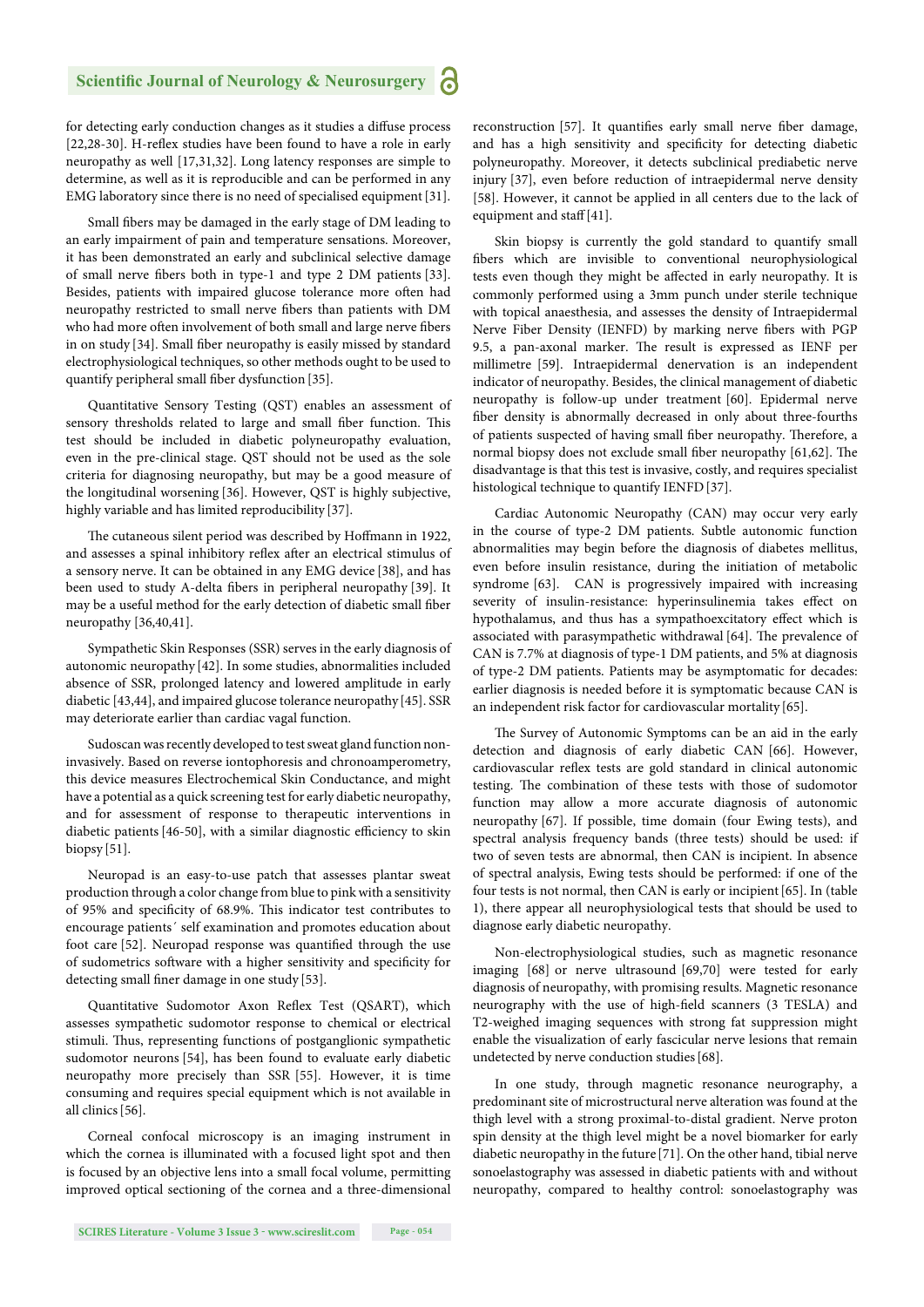|                                   | Table 1: Neurophysiological techniques to diagnose early diabetic neuropathy |
|-----------------------------------|------------------------------------------------------------------------------|
| Large fibers                      |                                                                              |
|                                   | Sensory and motor conventional studies [20]                                  |
|                                   | Sural/radial amplitude ratio [21]                                            |
|                                   | Composite scores [22]                                                        |
|                                   | Evaluation of upper limbs [23,24]                                            |
|                                   | Sensory nerve excitability [25]                                              |
|                                   | Motor nerve excitability [26]                                                |
|                                   | Late responses: F-wave and H-reflex studies [17,21,27-31]                    |
| <b>Small fibers</b>               |                                                                              |
|                                   | Cutaneous silent period [35, 39,40]                                          |
| ٠                                 | Sympathetic skin responses [41-44]                                           |
| ٠                                 | Quantitative sensory testing [35]                                            |
| ٠                                 | Quantitative sudomotor axon reflex test [54]                                 |
|                                   | SUDOSCAN [45-50]                                                             |
|                                   | Neuropad [51,52]                                                             |
| <b>Cardiovascular denervation</b> |                                                                              |
|                                   | Time domain tests (Ewing's test) [63,65]                                     |
|                                   | Frequency domain tests [63,65]                                               |
|                                   |                                                                              |

decreased in patients without neuropathy and further decreased in those with neuropathy; besides, the cross-sectional area of the tibial nerve larger in patients than in controls: the larger the cross-sectional area is, the more severe the neuropathy results[70].

In one study, the association between early retinal abnormalities (measured by spectral-domain optical coherence tomography) and CAN (measured by cardiac autonomic function tests) was found in type-2 DM patients: eyes with retinal nerve fiber layer defects had a significantly thinner average ganglion cell-inner plexiform layer in patients with early and definite CAN: the authors emphasize the utility of the search of retinal early abnormalities. Careful attention is recommended to patients with abnormal thinning in macular cellinner plexiform layer, as this has a strong association with CAN[72].

In one study TyG index (Triglyceride-Glucose Index) showed a positive correlation with some autonomic tests (heart rate variation during deep breathing, heart rate variation during standing, blood pressure response to handgrip and blood pressure response to standing). This index might be useful as an alternative tool for the early screening for diabetic autonomic neuropathy [73].

<sup>123</sup> Iodine-Metaiodobenzylguanidine (<sup>123</sup>I-MIBG) SPECT imaging has its role in the diagnosis of early CAN. MIBG is a noradrenaline analogue, labelled with 123I for imaging: it is injected intravenously at rest, and planar and SPECT images of the myocardium are acquired fifteen minutes after injection and four hours thereafter. Healthy patients show a good uptake of the radiotracer, slightly lower in the inferior wall. Patients with symptomatic sympathetic neuropathy have a profound loss of myocardial uptake [74]. In the early stages of CAN, uptake is decreased in the inferior wall, and then progresses to adjacent segments. An inferior-to-anterior radio index is sensitive when assessing early neuropathy, even though global uptake indices remain within normal ranges [75]. Cardiac sympathetic dysinnervation is observed, through this imaging technique, before ECG-based cardiac autonomic neuropathy is diagnosed [76]. The explanation for this might be that abnormalities in cardiac sympathetic innervation occur prior to heart rate variability dysfunction, which assesses parasympathetic fibers [77]. In (table 2), there appear imaging techniques that can be useful for diagnosis of early neuropathy.

Glycemic control may be the most effective treatment to slow the progression of neuropathy or delay its onset in type-1 DM patients [78]. Intensive metabolic therapy is designed to achieve blood glucose values as close to normal as possible through the use of three or more injections of insulin per day, or insulin administration through pump. The Diabetes Control and Complications Trial (DCCT) showed that patients receiving intensive therapy had a significantly lower decrease in sensory nerve and peroneal amplitudes, and had less prolonged F-wave latencies than patients receiving conventional therapy. Besides, intensive treatment slowed the decrease of the R-R variation: intensive diabetes management reduces the prevalence of clinical and laboratory indicators of neuropathy [79].

On the other hand, in a Cochrane review, enhanced glucose control in type-2 DM patients does not significantly reduce the incidence of clinical neuropathy However, it significantly reduces nerve conduction and vibratory threshold abnormality. Therefore, more aggressive treatments of hyperglycaemia might delay the onset of diabetic neuropathy in such patients. Nevertheless, this has to be balanced against the significantly increased risk of hypoglycaemia which can lead to brain injury and death [80]. In a more recent metaanalysis (ACCORD, ADVANCE, UKPDS and VADT trials were analysed), intensive glucose control in type-2 DM patients reduced the risk of kidney and eye events, but not nerve events in a median five-year's time [81] (table 3).

Since metabolic syndrome plays a central role in peripheral nerve injury, the treatment of metabolic changes is a sensible strategy as early in the disease course as possible. Once neuropathy is established, it is difficult to reverse. Besides lifestyle-based strategies such as improving diet, reducing weight and increasing exercise ought to be implemented; strategies to reduce sedentary behaviour should be followed when not exercising (i.e., by using a vibrotactile stimulator to remind patients to move if they sit or lie down for more than 20 minutes) [82]. In one study of 32 subjects with impaired glucose tolerance neuropathy, diet and exercise counselling was provided as a standard of care during one year follow-up. Body weight, glycaemia and cholesterol improved. Intraepidermal nerve fiber density and QSART significantly improved, as well as pain after the intervention [83]. In another study, patients with type-2 DM without neuropathy were assigned to quarterly lifestyle counselling or structured supervised weekly exercise for one year. In the group with supervised exercise, distal leg IENFD increased, but in the counselling cohort, it remained unchanged: preclinical injury to unmyelinated axons may be reversible [84]. As metabolic syndrome is associated with early reduced IENFD, supervised exercise-induced improvement in metabolic syndrome increased cutaneous reinnervation even in those patients who improved only one feature of the syndrome. Besides, both weight loss and exercise reduce sympathetic nervous system over activity that characterizes this syndrome [85] (table 3).

Physical activity improves autonomic nervous system function: it enhances heart rate variability by increasing large artery compliance: in this way, baroreceptor nerve traffic and parasympathetic tone is increased. Furthermore, brain stem cardiorespiratory system may be remodelled: this results in the reduction of sympathetic and the enhancement of parasympathetic nerve outflow: heart-rate vagal modulation turns higher and cardiorespiratory fitness generally improves. Moderate intensity exercise training is beneficial for autonomic function in type-1 and type-2 DM patients with early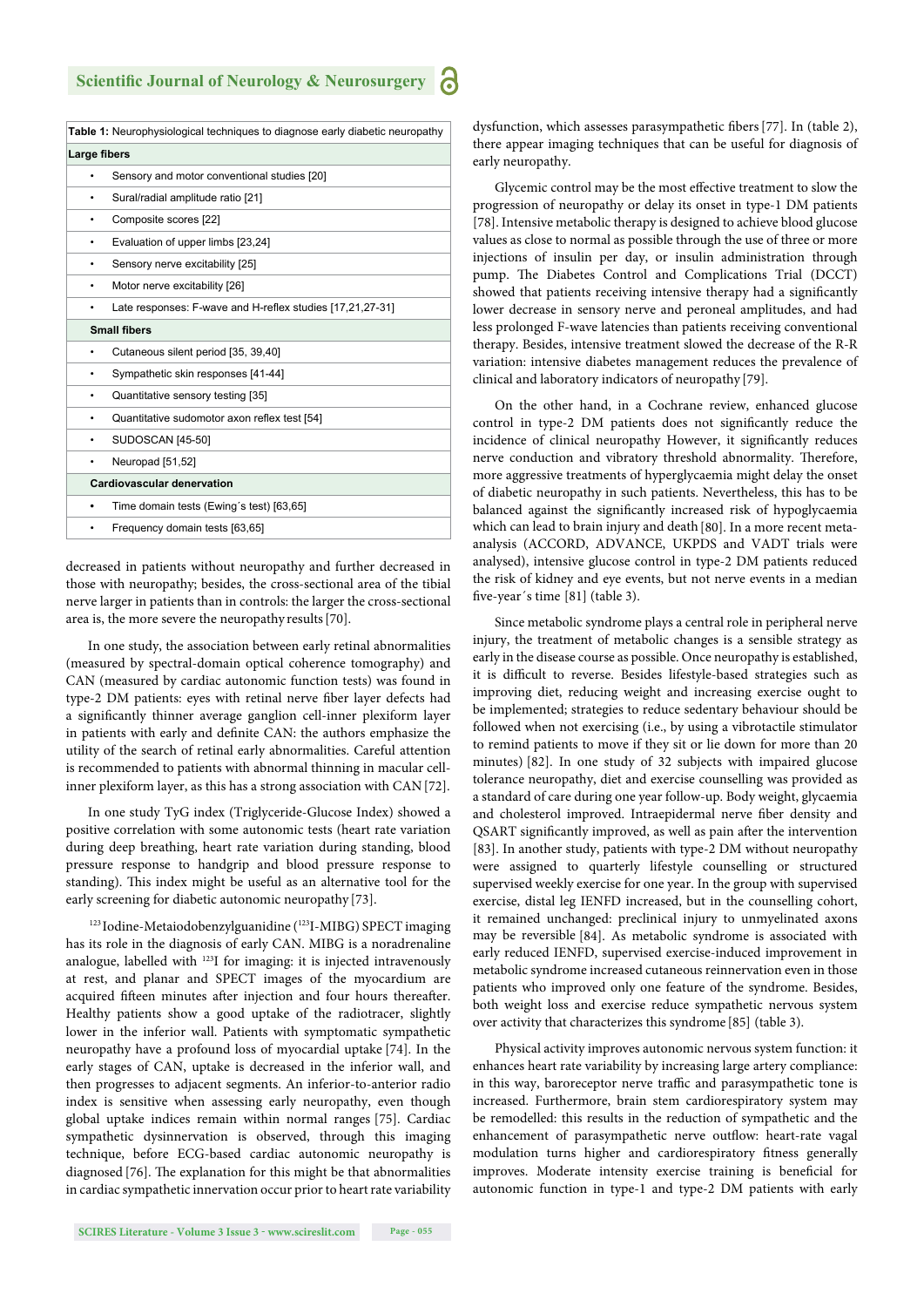| <b>Table 2:</b> Imaging techniques that may aid for the diagnosis of early neuropathy. |  |
|----------------------------------------------------------------------------------------|--|
| • Sonoelastography of the tibial nerve [69]                                            |  |
| Magnetic Resonance neurography [67,70]                                                 |  |
| • spectral-domain optical coherence tomography [71]                                    |  |
| • 123I-MIBG Spect [73,74]                                                              |  |
|                                                                                        |  |
| <b>Table 3:</b> Therapeutic strategies in early neuropathy                             |  |
| • Intense glucose control in type-1 DM [78]                                            |  |
| • Diet improvement [78,81]                                                             |  |
| <b>Physical activity</b>                                                               |  |
| · quarterly lifestyle counselling [82,83]                                              |  |

• structured supervised weekly exercise [82,83]

• moderate intensity exercise training for early CAN [63,85]

CAN. Moderate endurance and aerobic exercise improve cardiac autonomic function [86]. Patients suspected to have CAN should undergo a cardiac stress test before starting an exercise program. CAN, once developed, may not be reversible with lifestyle intervention[87] (table 3).

Alpha-lipoid acid, a natural product which plays an essential role in mitochondrial energetic reactions, has been used as an antioxidant in managing diabetic complications: it quenches reactive oxygen species, chelates metal ions, reduces the oxidized forms of other antioxidants (vitamin C, vitamin D and glutathione), and boosts antioxidant defence by regulating several genes. Besides it has antiinflammatory effects [88]. Its use has been studied as a co-adjuvant therapy in the metabolic syndrome (in which modest reductions of plasma nonesterified fatty acid concentrations has been seen, without alterations of glucose or insulin plasma levels) [89], obese patients (with a slight reduction of body weight and body mass index; however, more studies are needed for confirmation) [90], and early diabetic nephropathy (lipoic acid might protect the kidney in early diabetes mellitus against oxidative stress) [91]. α-lipoic acid is a safe and effective drug for the treatment of symptomatic diabetic neuropathy [92,93], as well as autonomic neuropathy [94,95]. Benfothiamine [96] and epalrestat [97], have beneficial effects in patients with symptomatic diabetic neuropathy. Studies on the effects of α-lipoic acid, benfothiamine and aldose-reductase inhibitors on early, asymptomatic neuropathy are needed. Some animal studies on the effects of olive leaf extracts [98] and coenzyme Q10 [99] have shown promising results.

In conclusion, impairment of the peripheral nervous system occurs early in the course of type-1 and type-2 DM patients. Its diagnosis in the pre-clinical stage is mandatory, as well as challenging, since successful treatment with diet and lifestyle intervention may be warranted before symptoms appear.

#### **REFERENCES**

- 1. Malik RA. Which test for diagnosing early diabetic neuropathy? Diabetes 2014; 63: 2206-8. https://goo.gl/9oJQJ9
- 2. Vinik AI, Casellini C, Nevoret ML. Alternative quantitative tools in the assessment of diabetic peripheral and autonomic neuropathy. Int Rev Neurobiol. 2016; 127: 235-85. https://goo.gl/kCmNhK
- 3. American Diabetes Association, American Academy of Neurology. Report and recommendations of the San Antonio Conference on Diabetic neuropathy. Diabetes Care 1988; 11: 592-7. https://goo.gl/GA2jkd
- 4. Dyck PJ, Albers JW, Andersen H, Arezzo JC, Biessels GJ, Bril V, et al. Diabetic polyneuropathies: update on research definition, diagnostic criteria and estimation of severity. Diabetes Metab Res Rev 2011; 27: 620-8. https://goo.gl/7TE8xs
- 5. Won JC, Park TS. Recent advances in diagnostic strategies for diabetic peripheral neuropathy. Endocrinol Metab 2016; 31: 230-8. https://goo.gl/6N6Znp
- 6. Rajabally YA. Neuropathy and impaired glucose tolerance: un updated review of the evidence. Acta Neurol Scand 2011; 124: 1-8. https://goo.gl/cmkoeQ
- 7. Celikbilek A, Tanik N, Sabah S, Borecki E, Akyol L, Ak H, et al. Elevated neurofilament light chain (NLC) mRNA levels in pre-diabetic peripheral neuropathy. Mol Biol Rep 2014; 41: 4017-22. https://goo.gl/hoM9rV
- 8. Han L, Ji L, Chang J, Wen J, Zhao W, Shi H, et al. Peripheral neuropathy is associated with insulin resistance independent of metabolic syndrome. Diabetol Metab Syndr 2015; 3; 7: 14. https://goo.gl/S6VzWp
- 9. Gordon Smith A, Rose K, Sibgleton R. Idiopathic neuropathy patients are a t high risk for metabolic syndrome. J Neurol Sci 2008; 273: 25-8. https://goo.gl/v9FcQr
- 10. Russell JW, Zilliox LA. Diabetic Neuropathies. Continuum (Minneap Minn) 2014; 20: 1226-40. https://goo.gl/j1xte4
- 11. England JD, Gronseth GS, Franklin G, Miller RG, Asbury AK, Carter GT, et al. Distal symmetric polyneuropathy: a definition for clinical research: Report of the American Academy of Neurology, the American Association of Electrodiagnostic medicine, and the American Academy of Physical medicine and Rehabilitation. Neurology 2005; 64: 199-207. https://goo.gl/V8r7Vq
- 12. American Diabetes Association. Standards of Medical Care in Diabetes. Microvascular complications and foot care. Diabetes Care 2017; 40: 88-98. https://goo.gl/Fsph53
- 13. Vinik E, Hayes RP, Oglesby A, Bastyr E, Barlow P, Ford-Molvik SL, et al. The development and validation of the Norfolk QOL-DN, a new measure of patients´ perception of the effects of diabetes and diabetic neuropathy. Diabetes Technol Ther 2008; 7: 497-508. https://goo.gl/4A4hpz
- 14. Feldman EL, Stevens MJ, Thomas PK, Brown MB, Canal M, greene DA. Quantitative clinical and electrophysiological assessment for the diagnosis and staging of diabetic neuropathy. Diabetes Care 1994; 17: 1281-9. https://goo.gl/ZVwBkT
- 15. Singleton JR, Bixby B, Russell JW, Feldman EL, Peltier A, Goldstein J, Howard J, Smith AG. The Utah Early Neuropathy Scale: a sensitive clinical scale for early sensory predominant neuropathy. J Periph Nerv Syst 2008; 13: 218-27. https://goo.gl/XiqNRt
- 16. Dyck PJ. Detection, characterization and staging of polyneuropathy: assessed in diabetics. Muscle Nerve 1988; 11: 21-32. https://goo.gl/5yFjSJ
- 17. Toopchizadeh V, Shiva S, Khiabani NY, Ghergherechi R. Electrophysiologic pattern and prevalence of subclinical peripheral neuropathy in children and adolescents with type-1 diabetes mellitus in Iran. Saudi Med J 2016; 37: 299- 303. https://goo.gl/gQjyrR
- 18. Feng Y, Schossler PJ, Sumpio BE. The Semmes-Weinstein monofilament is a significant predictor of the risk of foot ulceration and amputation in patients with diabetes mellitus. J Vasc Surg 2011; 53: 220-6. https://goo.gl/PRCywK
- 19. Dros J, Wewerinke A, Bindels PJ, von Weert HC. Accuracy of monofilament testing to diagnose peripheral neuropathy: a systematic review. Ann Fam Med 2009; 7: 555-8. https://goo.gl/TzcRcF
- 20. Bijly AH, Rasool A, Wani AH, Yasir M, Bhat TA, Laway BA. Footboards: Indigenous and Novel Method of Screening for Diabetes Peripheral Neuropathy- A Pilot Study. Indian J Endocrinol Metab 2017; 21: 293-6. https://goo.gl/xLE1hG
- 21. Hillienmark L, Alstrand N, Jonsson B, Ludvigson J, Cooray G, Wahlberg-Topp J. Early electrophysiological abnormalities and clinical neuropathy. Diabetes Care 2013; 36: 3187-94. https://goo.gl/9RW97D
- 22. Shin JB, Seone YJ, Lee HJ, Kim SH, Suk H, Lee YJ. The usefulness of minimal F-wave latency and sural/radial amplitude ratio in diabetic polyneuropathy. Yonsei Med J 2000; 41: 393-7. https://goo.gl/5knPXG
- 23. Dyck PJ, Litchy W, Daube JR, Harper M, Dyck JB, Davies J, et al. Individual attributes versus composite scores of nerve conduction abnormality: sensitivity, reproducibility and concordance with impairment. Muscle Nerve 2003; 27: 202-10. https://goo.gl/zYtbmU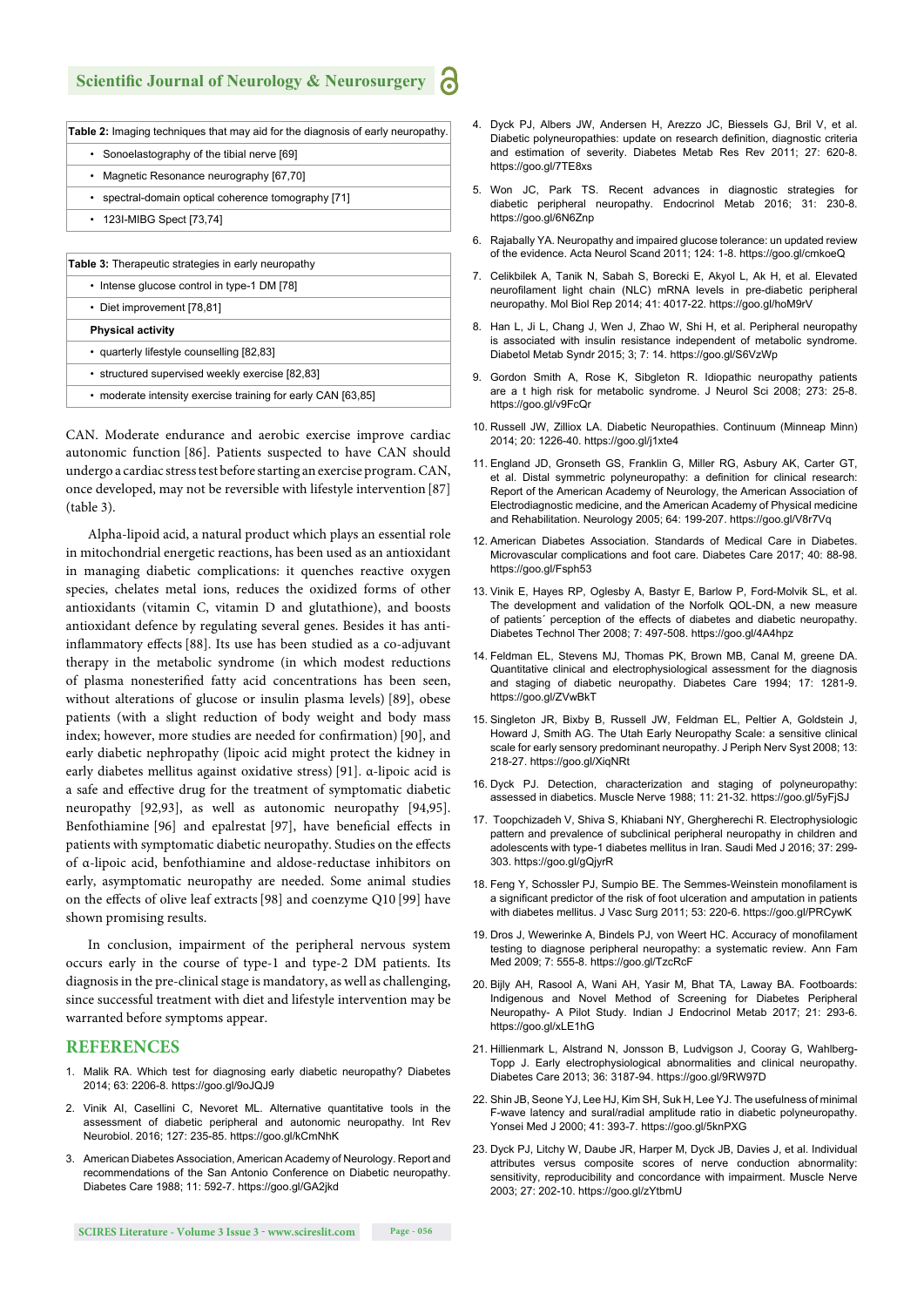- 24. Albers JW, Brown MB, Sima AAF, Greene DA, Frequency of median nerve mononeuropathy in patients with mild diabetic polyneuropathy in the early diabetes intervention trial (EDIT). Muscle Nerve 1996; 19: 140-6. https://goo.gl/PnEmLo
- 25. Horinouchi S, Deguchi T, Arimura K, Arimura A, Dochi Y, Uto T, et al. Median neuropathy at the wrist as an early manifestation of diabetic neuropathy. J Diabetes Invest 2014: 5: 709-13. https://goo.gl/eGe8yd
- 26. Sung JY, Tani J, Chang TS, Lin CSY. Uncovering sensory axonal dysfuntion in asymptomatic type-2 diabetic neuropathy. PLoS One 2017; 12: 0171223. https://goo.gl/E7vrmF
- 27. Van der Heyden JC, van der Meer P, Birnie E, de Coo FM, Castro Cabezas M, Ozcan B, et al. Decreased excitabity of the distal motor nerve of young patients with type-1 diabetes mellitus. Pediatr Diabetes 2013; 14: 519-25. https://goo.gl/zjjqZt
- 28. Andresen H, Stalberg E, Falck B. F-wave latency, the most sensitive nerve conduction parameter in patients with diabetes mellitus. Muscle Nerve 1997; 20: 1296-302. https://goo.gl/By2Vsw
- 29. Kohara N, Kimura J, Kaji R, Goyo Y, Ishii J, Takiguchi M, Nakai M. F-wabe latency serves as the most reproductible measure in nerve conduction studies of diabetic polyneuropathy: multicenter analysis in healthy patients and patients with diabetic polyneuropathy. Diabetologia 2000; 43: 915-21. https://goo.gl/PK8vLS
- 30. Pan H, Jian F, Lin J, Chen N, Zhang C, Zhang Z, et al. F-wave latencies in patients with diabetes mellitus. Muscle Nerve 2014; 49: 804-8. https://goo.gl/9FuZMK
- 31. Lachman T, Shahani BT, Young RR. Late responses as aids to diagnosis in peripheral neuropathies. J Neurol Neurosurg Psychiatry 1980; 41: 45-53. https://goo.gl/RdGpyS
- 32. Marya RK, Chandran AP, Maini BK, Gupta RR. Role of the H-reflex latency studies in the diagnosis of subclinical diabetic neuropathy. Ind J Physiol Pharmac 1986; 30: 133-8. https://goo.gl/NqZWGd
- 33. Pozzessere G, Rossi P, Gabriele A, Cipriani R, Morocutti A, Di Mario U, et al. Early detection of small fiber neuropathy in Diabetes. Diabetes Care 2000; 25: 2355-7. https://goo.gl/aYUFhD
- 34. Sumner CJ, Sheth S, Griffin JW, Cornblath DR, Polydefkis M. The spectrum of neuropathy in diabetes and impaired glucose tolerance. Neurology 2003; 60: 108-11. https://goo.gl/inUuVH
- 35. Yaman M, Uluduz D, Yuksel S, Pay G, Kiziltan ME. The cutaneous silent period in diabetes mellitus. Neurosci Lett 2007; 419: 258-62. https://goo.gl/oaaE2g
- 36. Shy ME, Frohman EM, So YT, Arezzo JC, Cornblath DR, Giuliani MJ, et al. Quantitative sensory testing. Report of the therapeutics and technology assessment subcomitee of the American Academy of Neurology. Neurology 2003; 60: 898-904. https://goo.gl/RbDfer
- 37. Tavakoli M, Petroupoulos IN, Malik RA. Corneal confocal microscopy to assess diabetic neuropathy. J Diabetes Sci Technol 2013; 7: 1179-89. https://goo.gl/wfBCKn
- 38. Hoops Arango B. Cutaneous silent period. Rev Col Med Fis Rehab 2012; 22: 58-69. https://goo.gl/TeHkNy
- 39. Svilpauskaite J, Truffert A, Vaiciene N, Magistris MR. Electrophysiology of small peripheral nerve fibers in man. A study using the cutaneous silent period. Medicina (Kaunas) 2006; 42: 300-12. https://goo.gl/ewyUFk
- 40. Onal MR, Ulas UH, Oz O, Bek VS, Yucel M, Talispinar A, et al. Cutaneous silent period changes in type-2 diabetes mellitus patients with small fiber neuropathy. Clin Neurophysiol 2010; 121: 714-8. https://goo.gl/QubmqJ
- 41. Koytac PK, Isak B, Borucu D, Uluk K. Assessment of symptomatic diabetic patients with normal nerve conduction studies: utility of cutaneous silent period and autonomic tests. Muscle Nerve 2011; 43: 317-23. https://goo.gl/R1UnyK
- 42. Clauss D, Schondorf R. Sympathetic skin response. In Recommendations for the practice of Clinical neurophysiology: Guidelines of the IFCN. Published by Elsevier Science BV. 1999. https://goo.gl/E2w5wq
- 43. Braune HJ, Horter C. Sympathetic skin responses in diabetic neuropathy: a prospective clinical and neurophysiological trial on 100 patients. J Neurol Sci 1996; 138: 120-4. https://goo.gl/WzXxmR
- 44. Zhijun LI, Xiaoqin HU, Tang N. Significance of Neurophysiological Tests in the early diagnosis of sub-clinical neuropathy with diabetes mellitus. J Huazhong Univ Sci Technol 2006; 26: 429-31.
- 45. Isak B, Oflazoglu B, Tanridag T, Yitmen I, Us O. Evaluation of peripheral and autonomic neuropathy among patients with newly diagnosed impaired glucose tolerance. Diabetes Metab Res Rev 2008; 24: 563-9. https://goo.gl/kCJkLm
- 46. Mayaudon H, Miloche PO, Bauduceau B. A new simple method for assessing sudomotor function: Relevance in type-2 diabetes. Diabetes Metab 2010; 36: 450-4. https://goo.gl/ULau69
- 47. Yajnik CS, Kantikar VV, Pande AJ, Deslypere JP. Quick and simple evaluation of sudomotor function for screening of diabetic neuropathy. ISRN Endocrinol 2012. https://goo.gl/KRdv2t
- 48. Casellini CM, Parson HK, Richardson MS, Nevoret ML, Vinik AI. SUDOSCAN, a non-invasive tool for detecting diabetic small fiber neuropathy and autonomic dysfunction. Diabetes Technol Ther 2013; 15: 948-53. https://goo.gl/urJXJM
- 49. Selvarajah D, Cash T, Davies J, Sankar A, Rao G, Grieg M, et al. SUDOSCAN: A simple, rapid and objective method with potential for screening for diabetic peripheral neuropathy. PloS ONE 2015; 10: e0138224. https://goo.gl/t9GqSd
- 50. Mao F, Liu S, Qiao X, Zheng H, Xiong Q, Wen J, et al. Sudoscan is an effective screening method for asymptomatic diabetic neuropathy in chinese type-2 diabetes mellitus patients. J Diabetes Investig 2016. https://goo.gl/jyEmD6
- 51. Smith AG, Lessard M, Singleton JR. The diagnostic utility of SUDOSCAN for distal symmetric peripheral neuropathy. J Diabetes Complications 2014; 28: 511-6. https://goo.gl/qkqnpX
- 52. Papanas N, Papatheodorou K, Papazoglou D, Christakidis D, Monastiriotis C, Maltezos  $F$ . The new indicator test: a valuable diagnostic tool for small fiber impairment in patients with type-2 diabetes. Diabetes Educ 2007; 33: 251-8, 60, 62. https://goo.gl/qygXxE
- 53. Ponirakis G, Fadavi H, Petropoulos IN, Azmi S, Ferdousi M, Dabbah M, et al. Automated quantification of Neuropad improves its diagnostic ability in patients with diabetic neuropathy. J Diabetes Res 2015. https://goo.gl/snYWQ9
- 54. Shimada H, Kihara M, Kosaka S, Ikeda H, Kawabata K, Tsutada T, et al. Comparison of SSR and QSART in early diabetic neuropathy- the value of length-dependent pattern in QSART. Auton Neurosci 2001; 92: 72-5. https://goo.gl/zHfDua
- 55. Sommer P, Kluschina O, Scley M, Namer B, Schmelz M, Rukwied R. Electrically induced quantitative sudomotor axon test in human volunteers. Auton Neurosci 2011; 159: 111-6. https://goo.gl/op9Mbj
- 56. Ravits JM. AAEM minimonograph #48: autonomic nervous system testing. Muscle Nerve 1997; 20: 919-37. https://goo.gl/xtTXHq
- 57. Guthoff RF, Zhivov A, Stachs O. In vivo confocal microscopy, an inner vision of the cornea- a major review. Clin Expermient Ophtalmol 2009; 37: 100-17. https://goo.gl/2UT38J
- 58. Azmi S, Ferdousi M, Petropoulos IN, Ponirakis G, Alam U, Fadavi H, et al. Corneal comnfocal microscopy identifies small-fiber neuropathy in subjects with impaired glucose tolerance who develop type-2 diabetes. Diabetes Care 2015; 38: 1502-8. https://goo.gl/Ka6QHN
- 59. Lauria G, Lombardi R, Camozzi F, Devigli G. Skin biopsy for the diagnosis of peripheral neuropathy. Histopathology 2009; 54: 273-85. https://goo.gl/vXPcXG
- 60. Sommer C, Lauria G. Skin biopsy in the management of peripheral neuropathy. Lancet Neurol 2007; 6: 632-42. https://goo.gl/pZLUWd
- 61. Periquet MJ, Novak V, Collins MP, Nagaraja HN, Erdem S, Nash SM, et al. Painful sensory neuropathy. Prospective evaluation using skin biopsy. Neurology 1999; 53: 1641-1647. https://goo.gl/qZQpH9
- 62. Saperstein DS, Levine TD. Diagnosing small fiber neuropathy through the use of skin biopsy. Pract Neurol 2009; 8: 37-40. https://goo.gl/qZKfu9
- 63. Zoppini G, Cacciatori V, Raimondo D, Gemma M, Trombetta M, Dauriz M, et al. The prevalence of cardiovascular autonomic nuropathy in a cohort of patients with newly diagnosed type-2 diabetes. The Verona Newly Diagnosed Type-2 Diabetes Study (VNDS). Diabetes Care 2015; 38: 1487-93. https://goo.gl/nnFxKy